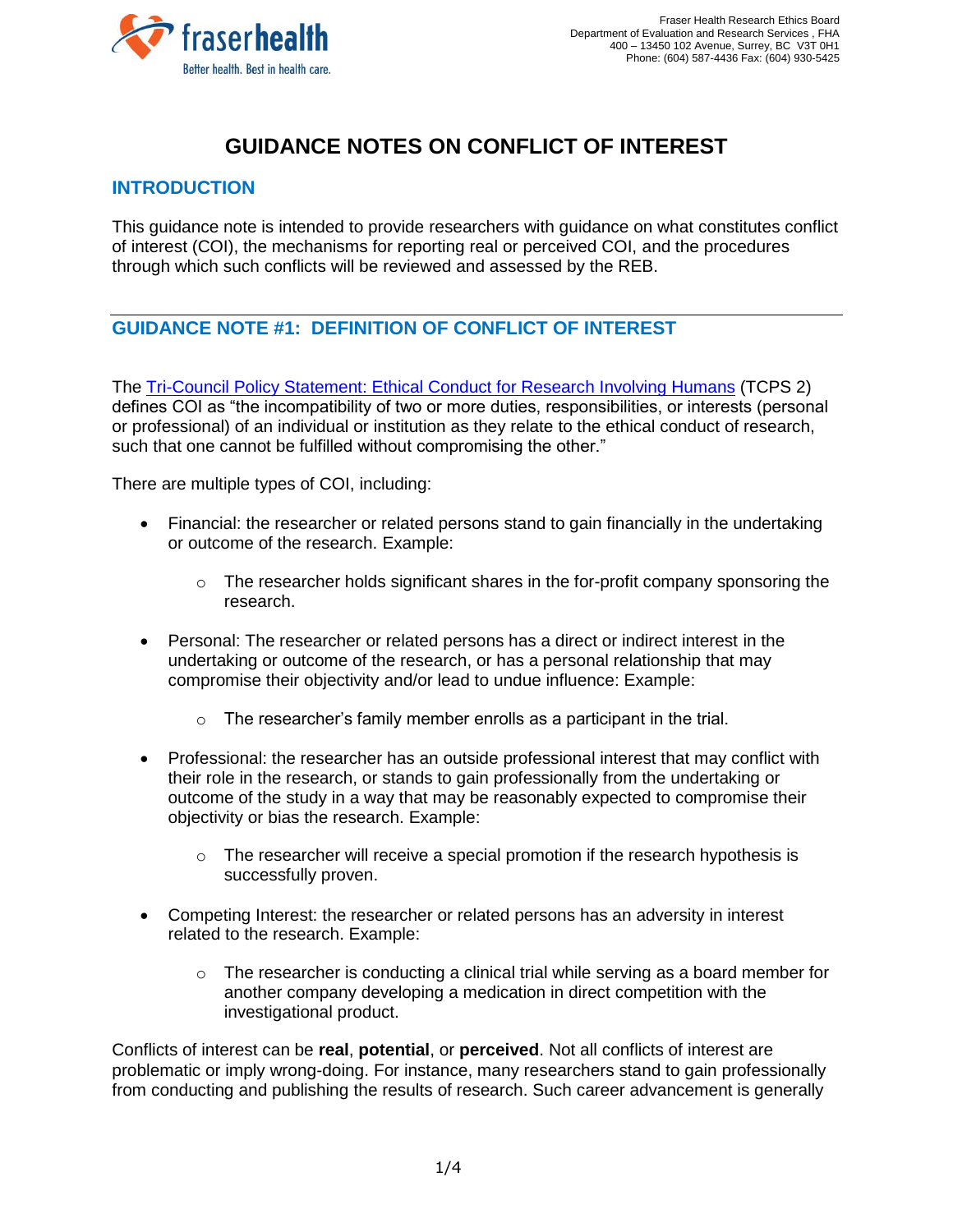accepted and encouraged. It is when COIs have the potential to compromise the integrity of the research or the safety and trust of participants that such conflicts must be managed.

#### **GUIDANCE NOTE #2: SUBMISSION REQUIREMENTS**

The Principal Investigator is required to submit a COI declaration for all real, potential, or perceived conflicts of interest by anyone responsible for the design, conduct, or reporting of the research, or their immediate family members, on the initial application form. This declaration must include a management strategy for avoiding, eliminating or mitigating any such conflicts.

In accordance with [Article 3.2](https://ethics.gc.ca/eng/tcps2-eptc2_2018_chapter3-chapitre3.html) of the TCPS 2, all COIs, including the possibility of commercialization of research findings, must be declared during the consent process, including a declaration of COI on the participant consent form, where applicable.

COIs may change or develop over the course of a research project. In such instances, researchers must submit an updated conflict of interest disclosure form to the FHREB.

The FHREB will take into account the likelihood that the researcher's objectivity and/or the research integrity will be compromised as a result of the COI, magnitude of harm that is likely to arise from the COI, and the appropriateness of the management strategy.

#### **GUIDANCE NOTE #3: FINANCIAL CONFLICTS OF INTEREST**

Financial conflicts of interest are generally the most quantifiable and readily identifiable form of conflict of interest. Significant financial interests that may cause a real, perceived, or potential conflict of interest and should be reported to the REB include:

- 1. Remuneration from the research sponsor (i.e., salary or other payment for services such as consulting fees, honoraria, paid authorship) that exceeds \$5,000 in aggregate over the previous 365 days
- 2. Equity interest in the research sponsor that includes any stock, stock option, or ownership interest that exceeds \$5,000 in aggregate over the previous 365 days
- 3. Intellectual property rights and proprietary interests in the research (e.g., patents, copyright, trademark, or licensing agreement)
- 4. Employment with the agency or company sponsoring the research
- 5. Financial interest in the research with a value that exceeds 5% ownership
- 6. Financial interest in the research with a value that cannot be readily determined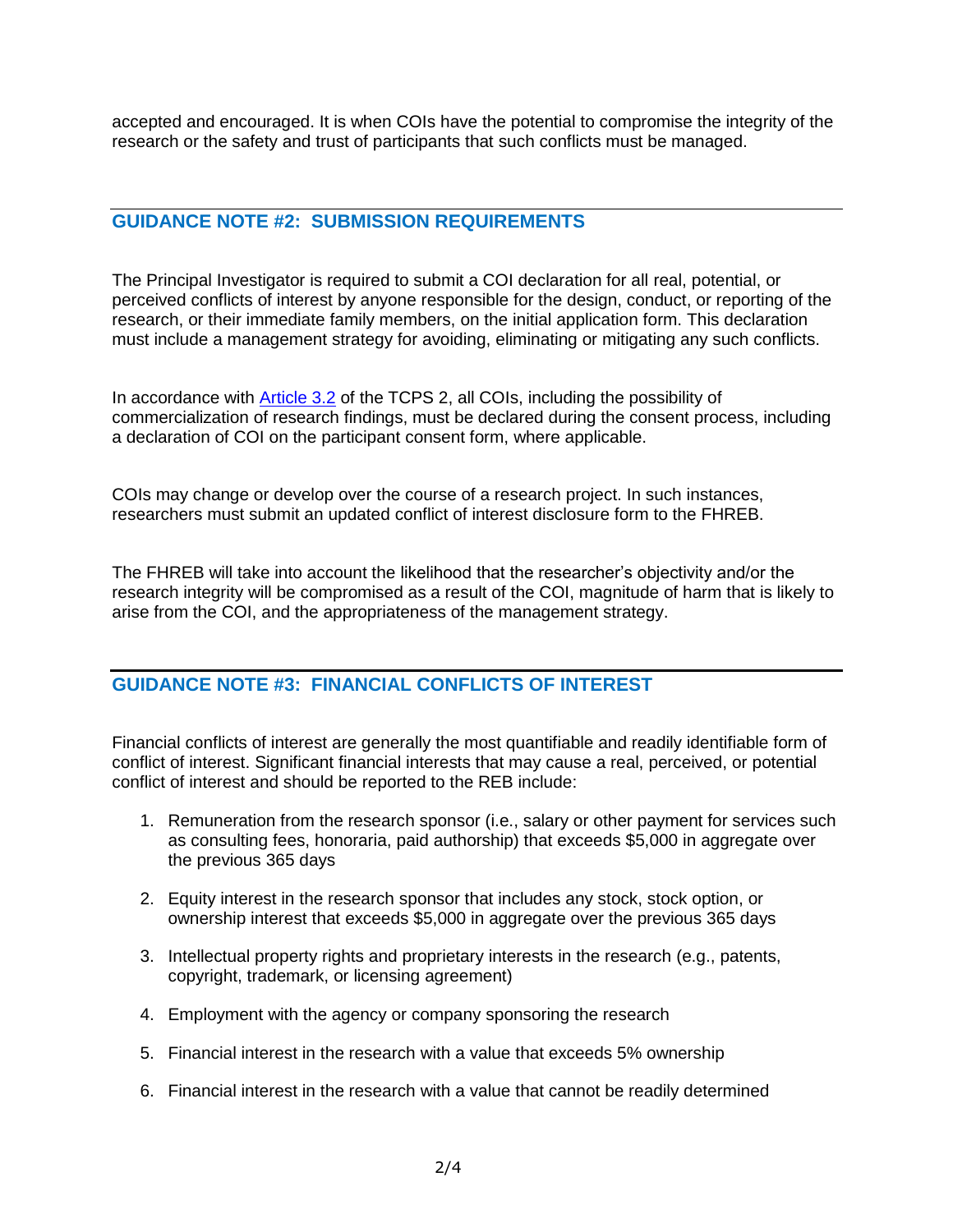- 7. Appointment to the board of directors of the agency or company sponsoring the research
- 8. Financial interest that requires disclosure to the sponsor or funding source
- 9. Compensation or financial interest that may be affected by the outcome of a study
- 10. Any financial interest that may interfere with the design, conduct, reporting of the research, and/or the safety of the participants

Payments to the Principal Investigator by a sponsor for conducting a clinical trial, as outlined in the clinical trial agreement, do not require a conflict of interest declaration to the FHREB. However, such payments may be perceived as a conflict of interest to the participants. As such, they must be declared on the consent form, as applicable.

#### **3.1 Studies funded by the United States Public Health Service (including National Institutes of Health [NIH])**

Studies funded by the United States Public Health Service are subject to additional financial conflict of interest disclosure requirements, as set out by the United States Code of Federal Regulations (42CFR50).

## **GUIDANCE NOTE #4: MANAGING CONFLICTS OF INTEREST**

COI generally fall into two categories: 1) COI that is permissible with an appropriate and adequate management strategy, and 2) COI that is not permissible.

Researchers should seek to design research projects in a manner that **avoids** real, potential, and perceived COI. Where avoidance is not possible or feasible, researchers should seek to **minimize** and **mitigate** the COI.

Minimization and mitigation strategies may include (but are not limited to):

- a. Removing the researcher from the study
- b. Modifying or limiting the participation of the researcher in all or a portion of the research
- c. Divestiture of relevant economic or financial assets
- d. Independent monitoring of the research
- e. Additional independent peer-review of the research design